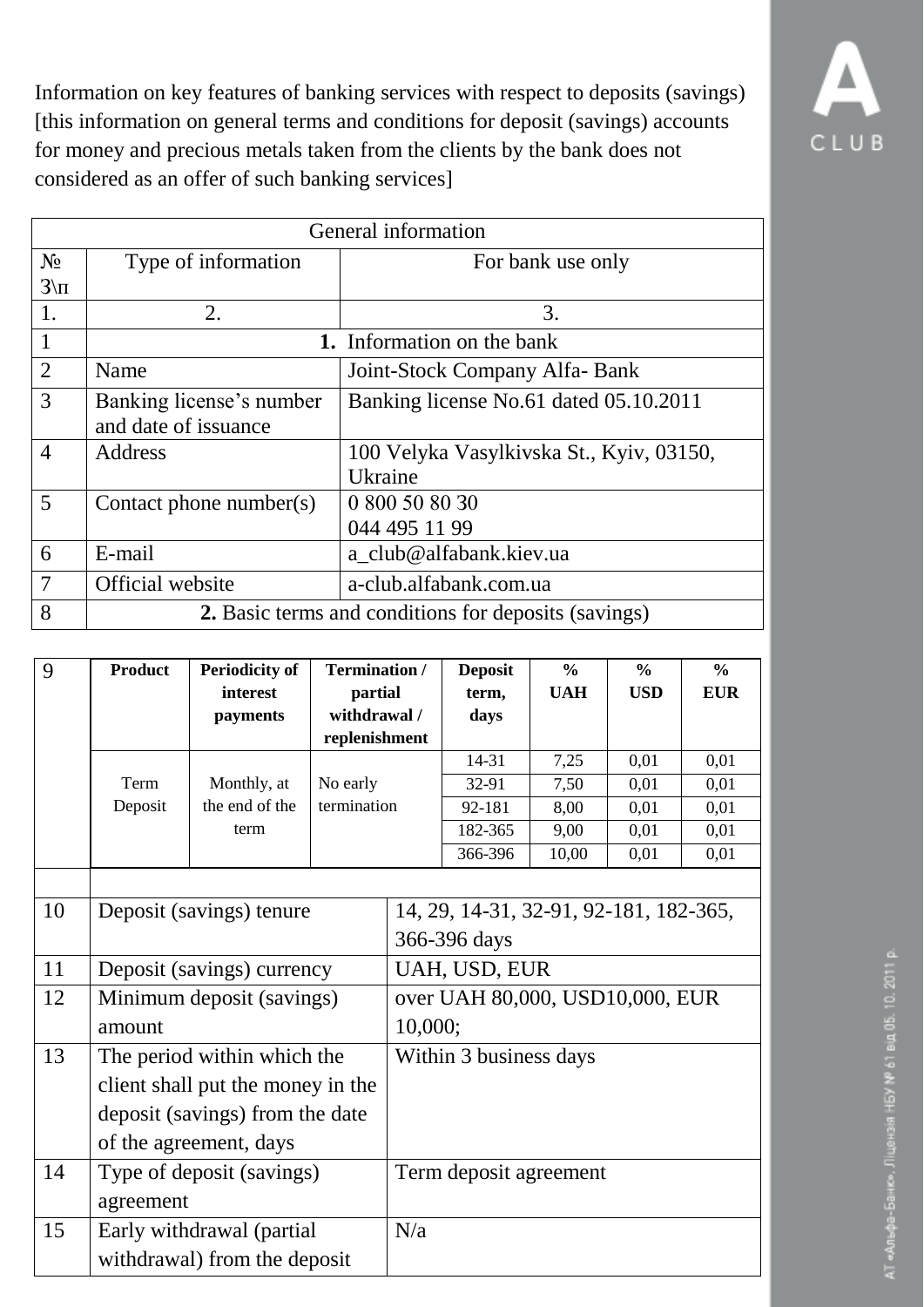|    | (savings) during the term of the                                            |                                                                         |  |  |
|----|-----------------------------------------------------------------------------|-------------------------------------------------------------------------|--|--|
|    | deposit (savings) agreement                                                 |                                                                         |  |  |
| 16 | Adding money to the deposit                                                 | N/a                                                                     |  |  |
|    | (savings) during the term of the                                            |                                                                         |  |  |
|    | deposit (savings) agreement                                                 |                                                                         |  |  |
| 17 | Deposit (savings) maturity                                                  | By crediting the money to the current                                   |  |  |
|    | options                                                                     | account by bank transfer using a plastic                                |  |  |
|    |                                                                             | card or current account                                                 |  |  |
| 18 | Payment of the interest on the                                              | Monthly, at the end of the term                                         |  |  |
|    | deposit (savings)                                                           |                                                                         |  |  |
| 19 | The procedure for calculating the interest on the deposit (savings): next   |                                                                         |  |  |
|    | day after the date the bank receives the money or precious metals until the |                                                                         |  |  |
|    | day prior to the date on which the money or precious metals are returned to |                                                                         |  |  |
|    | the depositor or debited from the depositor's savings (deposit) account for |                                                                         |  |  |
|    | other reasons                                                               |                                                                         |  |  |
| 20 | Automatic renewal of the                                                    | Yes                                                                     |  |  |
|    | deposit (savings) agreement in                                              |                                                                         |  |  |
|    | accordance with the terms of                                                |                                                                         |  |  |
|    | the agreement                                                               |                                                                         |  |  |
| 21 | Please note: the bank can make amendments to the deposit (savings)          |                                                                         |  |  |
|    | agreement only with the consent of the client (party to the agreement),     |                                                                         |  |  |
|    | except as otherwise provided by the agreement or applicable laws of         |                                                                         |  |  |
|    | Ukraine                                                                     |                                                                         |  |  |
| 22 | 3. Information relating to the client's expenses and requirements to be met |                                                                         |  |  |
|    | by the clients                                                              |                                                                         |  |  |
| 23 |                                                                             | Payments for the bank's additional and ancillary services necessary for |  |  |
|    |                                                                             | entering into the deposit (savings) agreement:                          |  |  |
| 24 | Opening a current account                                                   | Not chargeable                                                          |  |  |
| 25 | Payments for the bank's                                                     | Opening a current account with a                                        |  |  |
|    | additional and ancillary                                                    | payment card. The fees relating to the                                  |  |  |
|    | services necessary for entering                                             | current account with the payment card                                   |  |  |
|    | into the deposit (savings)                                                  | are charged according to the rates/fees                                 |  |  |
|    | agreement:                                                                  | set by the Bank for cash management                                     |  |  |
|    |                                                                             | services in respect of above accounts                                   |  |  |
|    |                                                                             | with the card, which are in effect as of                                |  |  |
|    |                                                                             | the date of the deposit agreement. The                                  |  |  |
|    |                                                                             | rates/fees can be changed by the Bank                                   |  |  |
|    |                                                                             | according to the terms specified in the                                 |  |  |
|    |                                                                             | relevant agreement.                                                     |  |  |
| 26 | Tax on income earned from deposits (savings):                               |                                                                         |  |  |

## АТ «Альфа-Банк». Ліцензія НБУ № 61 від 05. 10. 2011 р.

 $\blacktriangle$ 

CLUB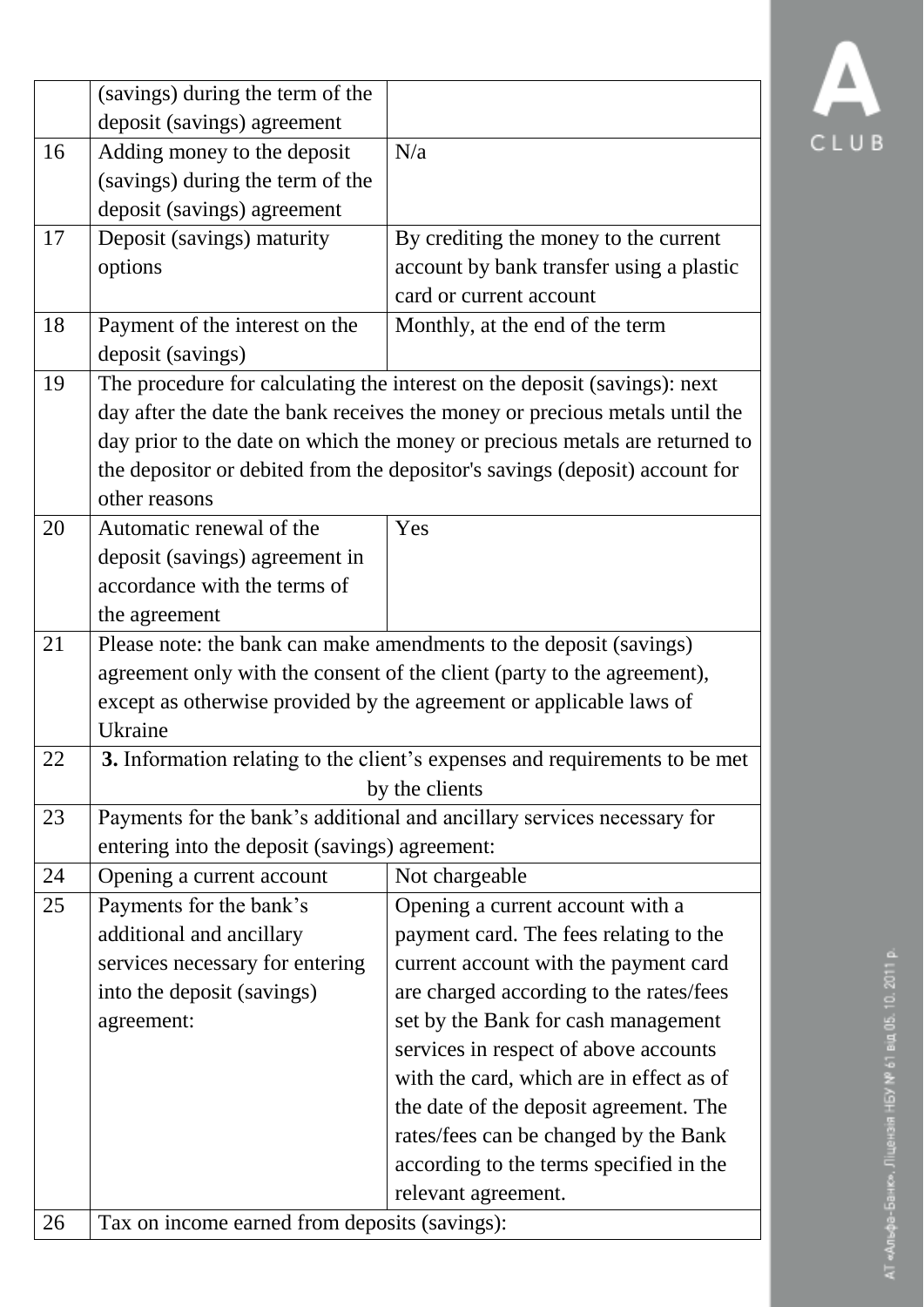| 27 | Individual income tax, UAH                                                      | 18% of the interest accrued on the                                              |  |  |  |
|----|---------------------------------------------------------------------------------|---------------------------------------------------------------------------------|--|--|--|
|    |                                                                                 | deposit                                                                         |  |  |  |
| 28 | Military tax, UAH                                                               | 1.5% of the interest accrued on the                                             |  |  |  |
|    |                                                                                 | deposit                                                                         |  |  |  |
| 29 | Consequences of withdrawing                                                     | The withdrawal from the term deposit                                            |  |  |  |
|    | from the term deposit (savings)                                                 | (savings) at the client's request before                                        |  |  |  |
|    | at the client's request before the                                              | the end of the term of the deposit                                              |  |  |  |
|    | maturity date specified in the                                                  | (savings) agreement is not provided for                                         |  |  |  |
|    | deposit (savings) agreement:                                                    | in the agreement                                                                |  |  |  |
| 30 | Please note: in case of early termination of the deposit (savings) agreement    |                                                                                 |  |  |  |
|    | at the client's request, the income earned from the term deposit (savings)      |                                                                                 |  |  |  |
|    | can be reduced in accordance with the terms of such agreement. In               |                                                                                 |  |  |  |
|    | accordance with the laws of Ukraine: the term deposit and accrued interest      |                                                                                 |  |  |  |
|    | can be returned to the depositor at the request of the latter prior to maturity |                                                                                 |  |  |  |
|    | or before other circumstances specified in the agreement occur, only where      |                                                                                 |  |  |  |
|    | such return is provided for by the term deposit agreement; if the client /      |                                                                                 |  |  |  |
|    | depositor doesn't withdraw the term deposit on the maturity date specified      |                                                                                 |  |  |  |
|    | in the deposit agreement, or doesn't withdraw the deposit, which is made        |                                                                                 |  |  |  |
|    | subject to other conditions that apply to withdrawal, in some other             |                                                                                 |  |  |  |
|    | circumstances specified in the agreement, then the agreement is deemed          |                                                                                 |  |  |  |
|    | extended with the terms and conditions that apply to the call deposit,          |                                                                                 |  |  |  |
|    | unless otherwise specified in the agreement                                     |                                                                                 |  |  |  |
| 31 | Closing a term deposit                                                          | N <sub>o</sub>                                                                  |  |  |  |
|    | (savings) at the client's request                                               |                                                                                 |  |  |  |
|    | before the maturity date                                                        |                                                                                 |  |  |  |
|    | specified in the deposit                                                        |                                                                                 |  |  |  |
|    | (savings) agreement                                                             |                                                                                 |  |  |  |
| 32 | Interest rate if the deposit                                                    | N/a                                                                             |  |  |  |
|    | (savings) agreement terminates                                                  |                                                                                 |  |  |  |
|    | early at the client's request,                                                  |                                                                                 |  |  |  |
|    | interest per annum                                                              |                                                                                 |  |  |  |
| 33 |                                                                                 | 4. Client's rights in accordance with the laws of Ukraine                       |  |  |  |
| 34 |                                                                                 | To get acquainted with the information available on the bank's website on       |  |  |  |
|    |                                                                                 | the bank's membership in the Deposit Guarantee Fund and the content of          |  |  |  |
|    | the information statement on retail deposit guarantee system                    |                                                                                 |  |  |  |
| 35 | 5. Client's complaints/appeals and time frames for responding                   |                                                                                 |  |  |  |
| 36 | To the bank:                                                                    |                                                                                 |  |  |  |
| 37 |                                                                                 | A list of bank's contact details is given in lines 2, 4-7 of the table in Annex |  |  |  |
|    |                                                                                 | 4 to the Regulation on providing information to clients by banks relating to    |  |  |  |
|    | banking and other financial services. The time limit for complaint/appeal       |                                                                                 |  |  |  |
|    | handling is no longer than one month from the date of receipt. The total        |                                                                                 |  |  |  |

## АТ «Альфа-Банк». Ліцензія НБУ № 61 від 05. 10. 2011 р.

 $\overline{\mathbf{A}}$ CLUB